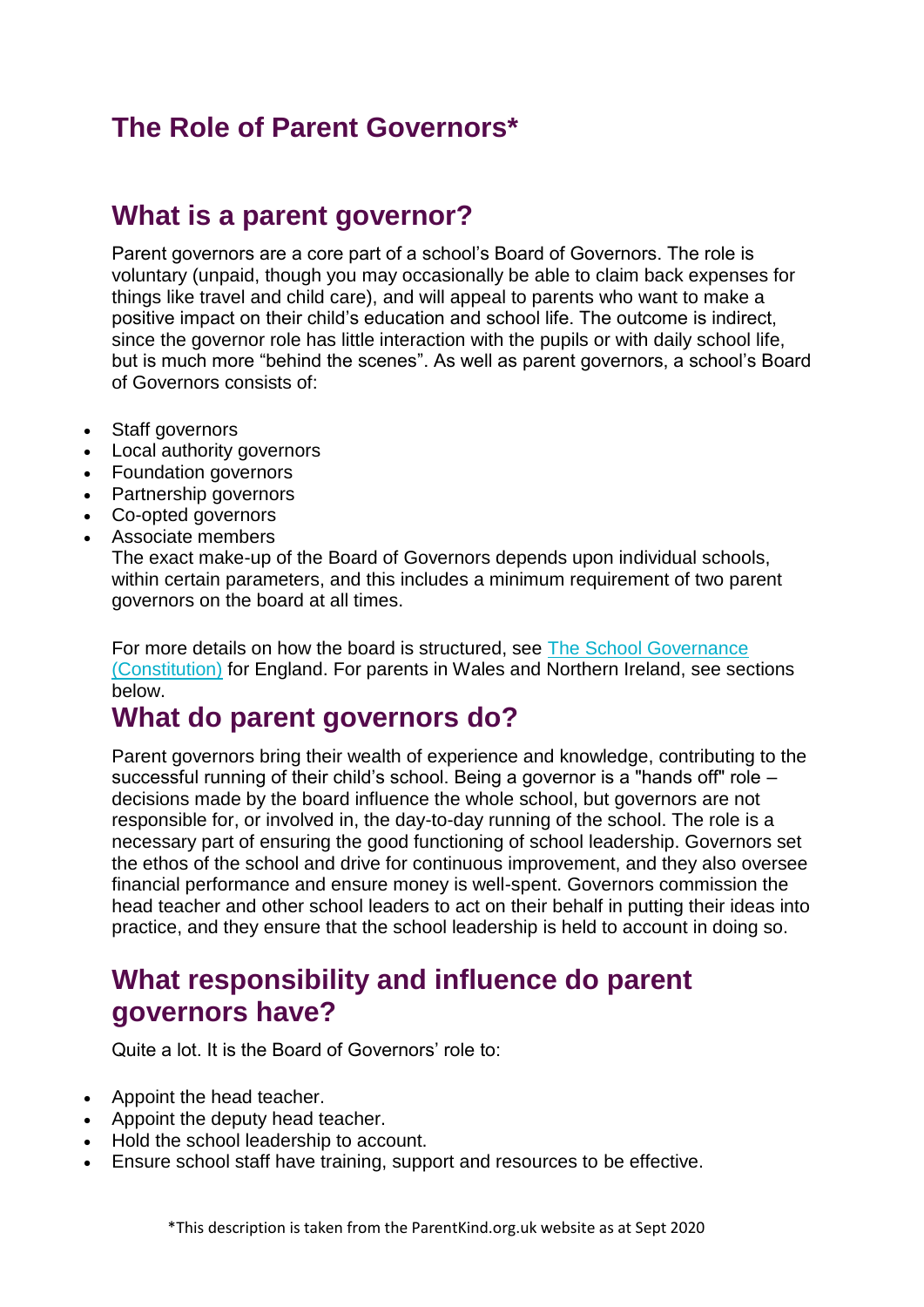- Maintain oversight of the school's budget spending, including pupil premium allocation.
- Decide on the aims, strategy, vision and ethos of the school.
- Determine ways to put all of the above into practice as part of the school development plan.
- Hear the later stages of staff grievances or pupil exclusion appeals. As you can see, school governors have both a creative and managerial remit. They develop ideas and strategies for putting those ideas in to practice, but also hold leaders to account and offer them constructive feedback on their performance.

Responsibility does not rest with any one individual. Decisions are made by the board as a whole, and individual governors are not held to account for collective decisions.

Boards of Governors can also work with PTAs in building a 'whole school' community, connecting with the wider community and engaging prospective parents.

# **How big a commitment is being a parent governor?**

The term of office is usually four years, though it can be decided when parents are elected to the board, and it may extend beyond their child's time at the school if their child graduates or changes school during the four-year period. During this time, you would be expected to attend and contribute thoughts and ideas to the governing board's meetings.

The chair of governors at your child's school can tell you how regularly they meet (the minimum requirement to function effectively is three times per academic year, once per term, but some schools meet twice per term). Additionally, you will be expected to visit the school as part of your duties in order to monitor and evaluate as you gain understanding for your role, and take on training for the role through the Local Authority (LA) (in the case of state-funded schools – independent schools may have their own governance training systems in place).

You may also be invited to school events such as sports days to increase the visibility of the governing board to parents and represent your school to the community. Under current employment law, employers must allow employees to undertake their duties at school, but this may be paid or unpaid, so speak to your employer and find out what their policy is.

You may resign at any time by giving written notice to the clerk on your board of governors.

#### **What skills do parent governors need?**

There is no set skillset that marks out an ideal parent governor. So long as you are over 18 years of age and have a child at the school you can express an interest in becoming a parent governor for the school. It falls to the judgement of the board that any parent wishing to act as a governor has the relevant skills and experience to